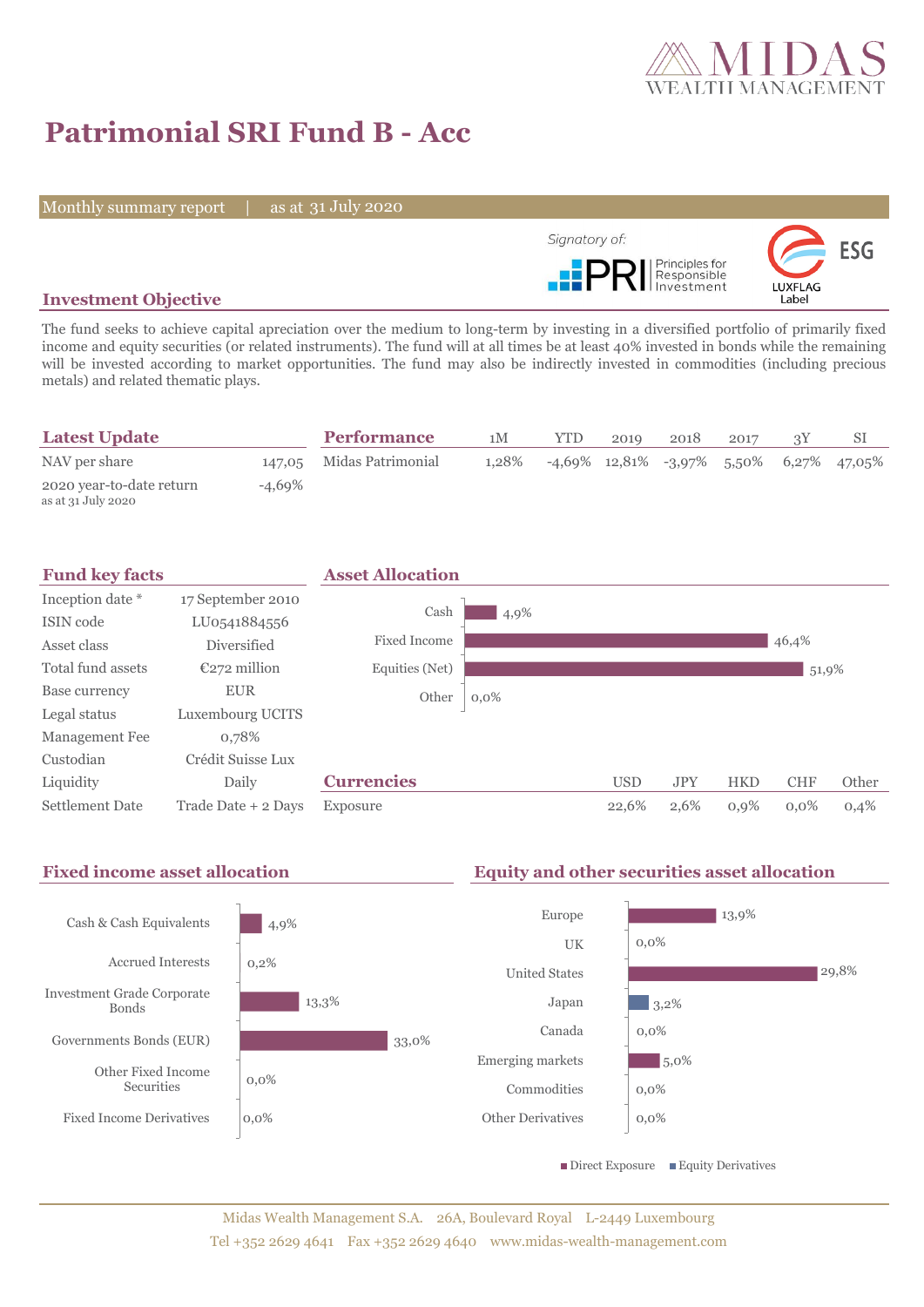

# **Patrimonial SRI Fund B - Acc**

Monthly summary report | as at 31 July 2020

| Top 10 fixed income holdings          | <b>YTM</b> | Rating    | Weigh   |
|---------------------------------------|------------|-----------|---------|
| NETHERLANDS GOVT: NETHER 3 1/4 07/    | $-0.6%$    | AAA       | 3,8%    |
| DEUTSCHLAND REP: DBR o 08/15/29       | $-0.5%$    | AAA       | 2,1%    |
| BTPS: BTPS 1 07/15/22                 | 0,1%       | BBB-      | 1,9%    |
| REP OF POLAND: POLAND 0 02/10/25      | $0.0\%$    | $A-$      | 1,8%    |
| BTPS: BTPS 2 1/2 11/15/25             | 0,8%       | BBB-      | 1,6%    |
| EUROPEAN INVT BK : EIB o 3/8 07/16/25 | $-0.5%$    | AAA       | $1,5\%$ |
| AGENCE FRANCAISE : AGFRNC 0 1/8 11/1! | $-0.3%$    | AA        | 1,5%    |
| BUNDESSCHATZANW: BKO 0 03/11/22       | $-0.7%$    | <b>NR</b> | $1,5\%$ |
| DEUTSCHLAND REP: DBR 11/4 08/15/48    | $0.0\%$    | AAA       | $1,5\%$ |
| BTPS: BTPS 0.35 02/01/25              | 0,6%       | BBB-      | $1,5\%$ |
|                                       |            |           |         |

**The 10 fixed income rating breakdown** 



| Top 10 equity holdings           | Sector                        | Weigh   |
|----------------------------------|-------------------------------|---------|
| <b>ALTICE NV-A</b>               | <b>Communication Services</b> | 2,9%    |
| <b>AMAZON.COM INC</b>            | <b>Consumer Discretionary</b> | 2,5%    |
| ALIBABA GROUP HOLDING-SP ADR     | <b>Consumer Discretionary</b> | 2,1%    |
| <b>MICROSOFT CORP</b>            | <b>Information Technology</b> | $1,9\%$ |
| <b>APPLE INC</b>                 | <b>Information Technology</b> | 1,8%    |
| <b>MEDTRONIC PLC</b>             | <b>Health Care</b>            | $1,7\%$ |
| <b>EQUINIX INC</b>               | Real Estate                   | $1,7\%$ |
| <b>ALPHABET INC-CL A</b>         | <b>Communication Services</b> | 1,6%    |
| NVIDIA CORP                      | <b>Information Technology</b> | 1,6%    |
| <b>CHECK POINT SOFTWARE TECH</b> | <b>Information Technology</b> | 1,6%    |

### **Top 10 Equity sector breakdown**

| 12,9%<br>4,5%<br>$0,0\%$<br>$0.0\%$ |
|-------------------------------------|
| 12,5%<br>35,0%<br>10,0%             |
| $0.0\%$<br>13,3%<br>4,0%<br>7,8%    |
|                                     |



# **Thematics breakdown Top 5 funds and other holdings**

| Quaero Bamboo                                    | 1.8% |
|--------------------------------------------------|------|
| iShares S&P 500 Financials Sector UCITS ETI 1,0% |      |
| iShares EURO STOXX Banks 30-15 UCITS ET 1,0%     |      |